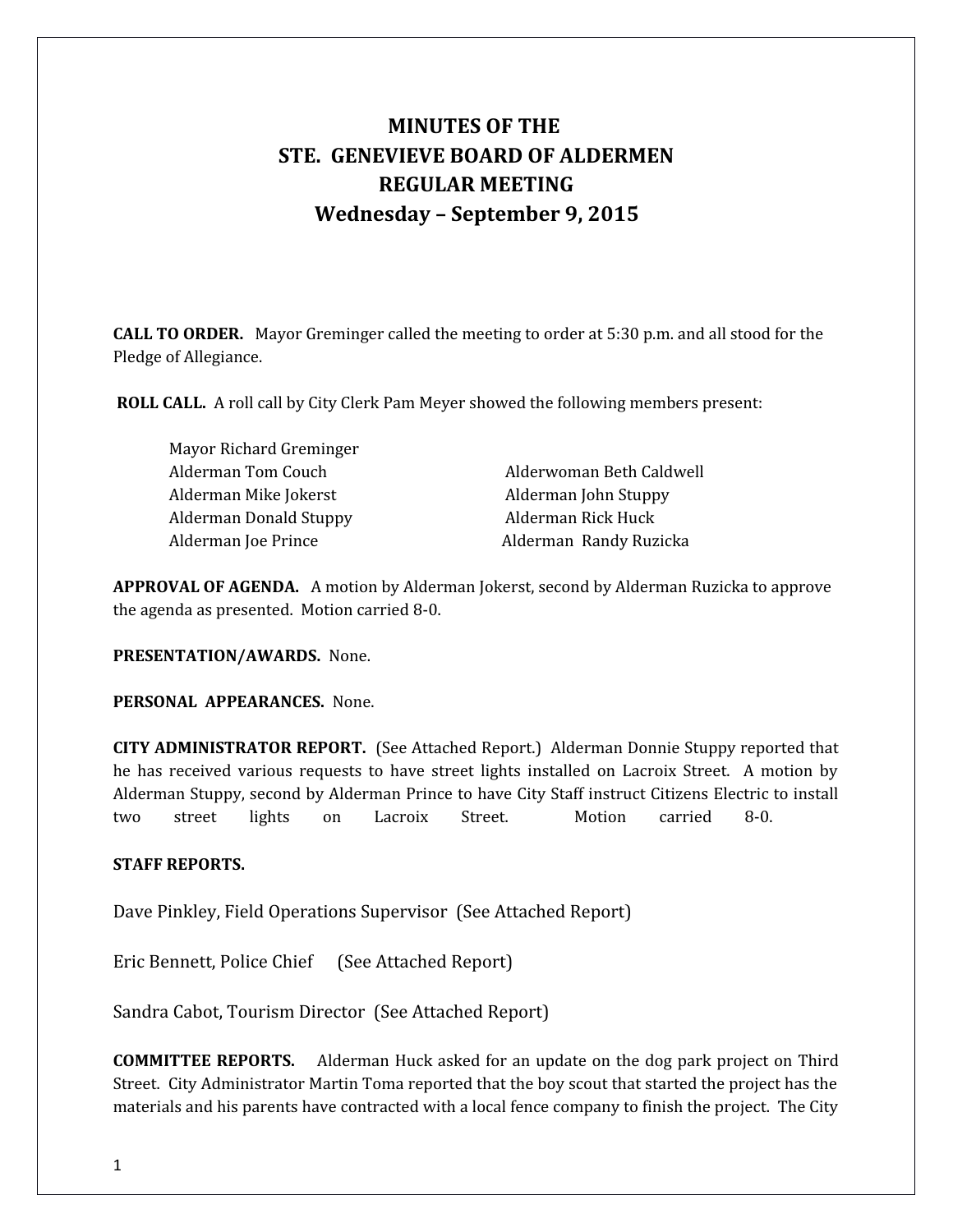will continue to maintain it as it already does and there is no additional liability as for as insurance is concerned.

## **CONSENT AGENDA**

**Minutes – Board of Aldermen – Regular Meeting – August 27, 2015.** A motion by Alderman D. Stuppy, second by Alderwoman Caldwell to approve the minutes of the regular meeting of the August 27, 2015 Board of Aldermen. Motion carried 8-0.

**RESOLUTION 2015 – 43. A RESOLUTION RE-APPOINTING MARY BETH FERGUSON TO THE STE. GENEVIEVE TOURISM ADVISORY COUNCIL.** A motion by Alderman Huck, second by Alderman D. Stuppy to approve the re-appointment of Mary Beth Ferguson to the tourism advisory council. Motion carried 8-0.

**RESOLUTION 2015 – 44. A RESOLUTION RE-APPOINTING JAN BRANS TO THE STE. GENEVIEVE TOURISM ADVISORY COUNCIL.** A motion by Alderman Prince, second by Alderman Jokerst to approve the re-appointment of Jan Brans to the Ste. Genevieve Tourism Advisory Council. Motion carried 8-0.

## **OLD BUSINESS.**

**BILL NO. 4056. AN ORDINANCE APPROVING A BUDGET AMENDMENT TO THE CITY OF STE. GENEVIEVE FISCAL YEAR 2015 BUDGET RELATING TO THE TOURISM COMMISSION.** 2nd READING. A motion by Alderman Couch, second by Alderwoman Caldwell, Bill No. 4056 was placed on its second and final reading, read by title only, considered and passed by a roll call vote as follows: Ayes: Alderwoman Beth Caldwell, Alderman John Stuppy, Alderman Mike Jokerst, Alderman Joe Prince, Alderman Richard Huck, Alderman Randy Ruzicka, Alderman Tom Couch and Alderman Donald Stuppy. Nays: None Motion carried 8-0. Thereupon Bill No. 4056 was declared Ordinance No. 3992 signed by the Mayor and attested by the City Clerk.

**BILL NO. 4057. AN ORDINANCE APPROVING A BUDGET AMENDMENT TO THE CITY OF STE. GENEVIEVE FISCAL YEAR 2015 BUDGET RELATING TO THE GENERAL FUND BUDGET #10, DEPARTMENT #16 POLICE. 2nd READING.** A motion by Alderman Jokerst, second by Alderman Prince, Bill No. 40567 was placed on its second and final reading, read by title only, considered and passed by a roll call vote as follows: Ayes: Alderwoman Beth Caldwell, Alderman John Stuppy, Alderman Mike Jokerst, Alderman Joe Prince, Alderman Richard Huck, Alderman Randy Ruzicka, Alderman Tom Couch and Alderman Donald Stuppy. Nays: None Motion carried 8 -0. Thereupon Bill No. 4057 was declared Ordinance No. 3993 signed by the Mayor and attested by the City Clerk.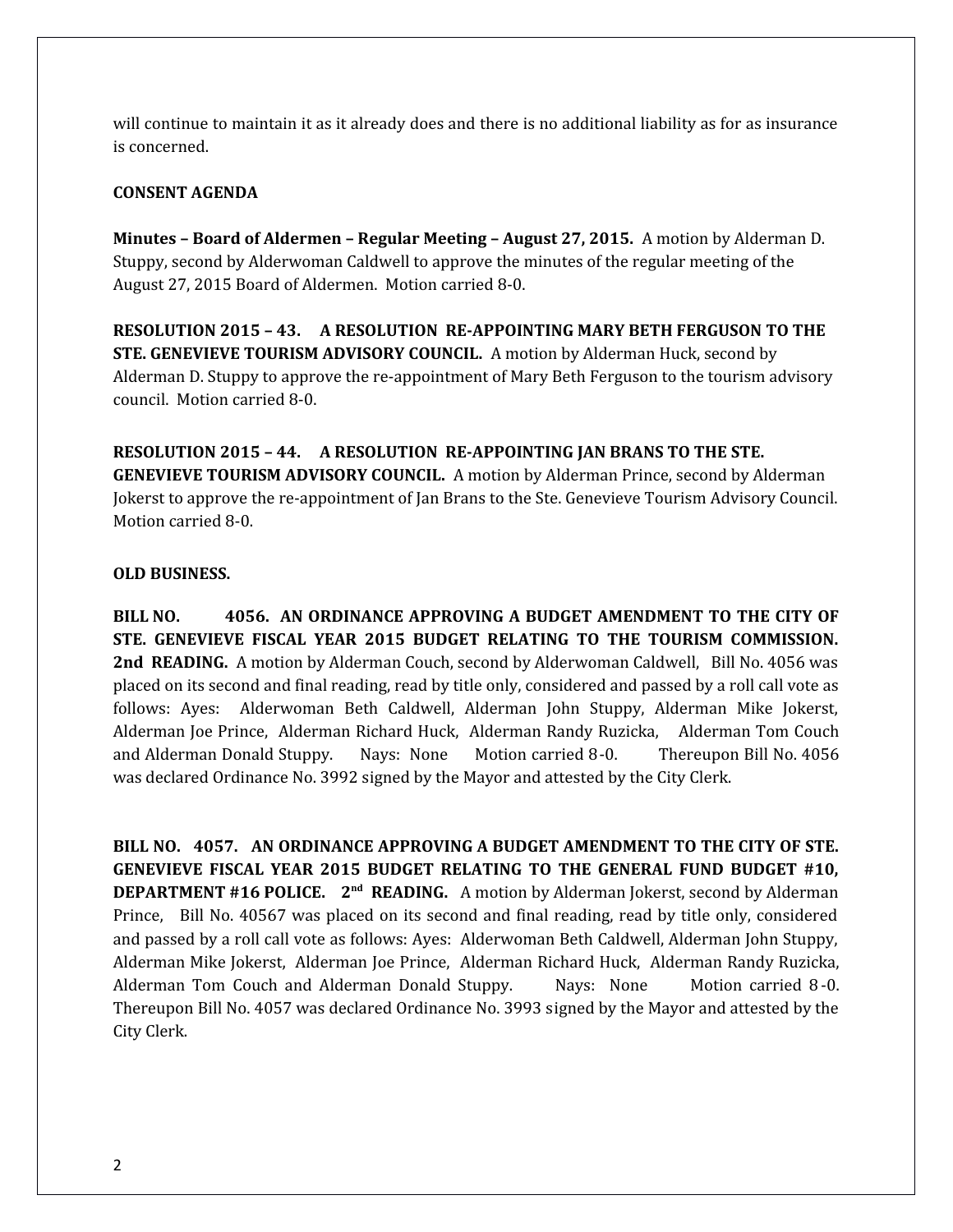**BILL NO. 4058. AN ORDINANCE AMENDING CHAPTER 110: MAYOR AND BOARD OF ALDERMEN; SECTION 110.210, ORDER OF BUSINESS AND THE AGENDA. 2 nd READING.** A motion by Alderman Prince, second by Alderman D. Stuppy Bill No. 4058 was placed on its second and final reading, read by title only, considered and passed by a roll call vote as follows: Ayes: Alderwoman Beth Caldwell, Alderman John Stuppy, Alderman Mike Jokerst, Alderman Joe Prince, Alderman Richard Huck, Alderman Randy Ruzicka, Alderman Tom Couch and Alderman Donald Stuppy. Nays: None Motion carried 8-0. Thereupon Bill No. 4058 was declared Ordinance No. 3994 signed by the Mayor and attested by the City Clerk.

**BILL NO. 4059. AN ORDINANCE APPROVING A BUDGET AMENDMENT TO THE CITY OF STE. GENEVIEVE FISCAL YEAR 2015 BUDGET RELATING TO THE WATER FUND BUDGET #30. 2nd READING.** A motion by Alderman Prince, second by Alderman D. Stuppy Bill No. 4059 was placed on its second and final reading, read by title only, considered and passed by a roll call vote as follows: Ayes: Alderwoman Beth Caldwell, Alderman John Stuppy, Alderman Mike Jokerst, Alderman Joe Prince, Alderman Richard Huck, Alderman Randy Ruzicka, Alderman Tom Couch and Alderman Donald Stuppy. Nays: None Motion carried 8 -0. Thereupon Bill No. 4059 was declared Ordinance No. 3995 signed by the Mayor and attested by the City Clerk.

## **NEW BUSINESS.**

**BILL NO. 4060. AN ORDINANCE APPROVING THE BUDGET FOR THE CITY OF STE. GENEVIEVE FOR FISCAL YEAR 2016.** 1<sup>ST</sup> READING. A motion by Alderman Jokerst, second by Alderman Couch Bill No. 4060 was placed on its first reading, read by title only, considered and passed with a 8-0 vote of the Board of Aldermen.

**BILL NO. 4061. AN ORDINANCE APPROVING CHANGE ORDER NO. 2 IN THE AMOUNT OF \$3,686.00 AND A FINAL CONTRACT AMOUNT OF \$932,052.00 ON THE CONTRACT WITH T. DRURY, CONTRACTING INC. OF BLOOMSDALE, MISSOURI FOR THE STE. GENEVIEVE WATER MAIN REPLACMENT PROJECT NO. 14-5960. 1ST READING.** A motion by Alderwoman Caldwell, second by Alderman Prince Bill No. 4061 was placed on its first reading, read by title only, considered and passed with a 8-0 vote of the Board of Aldermen.

# **PUBLIC COMMENTS. None.**

# **OTHER BUSINESS.**

Approval of a request from Downtown Renewal to use Main Street park for after party/street dance for the September, 4th Friday art walk until 10 p.m. A motion by Alderman Couch, second by Alderman Ruzicka to approve the request to use Main Street Park by the Downtown Renewal on the Fourth Friday Artwalk in September. Motion carried 8-0.